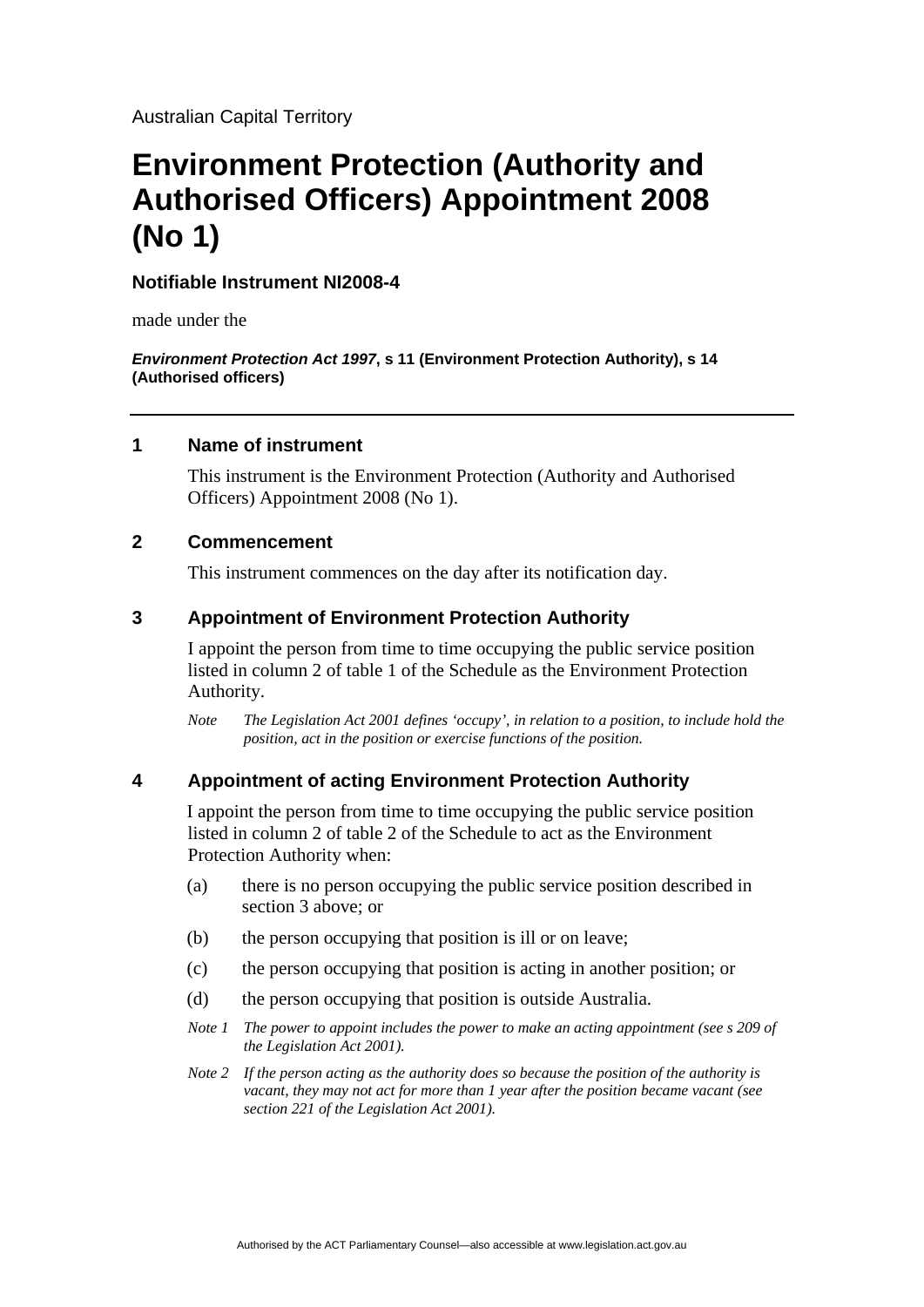# **5 Appointment of authorised officers**

I appoint the people from time to time occupying the public service positions listed in column 2 of table 3 of the Schedule as authorised officers.

*Note The Legislation Act 2001 defines 'occupy', in relation to a position, to include hold the position, act in the position or exercise functions of the position.* 

## **6 Revocation of prior appointments**

All previous instruments of appointment made under section 11 or 14 of the Act are revoked.

Michael John Zissler Chief Executive Department of Territory and Municipal Services

3 January 2008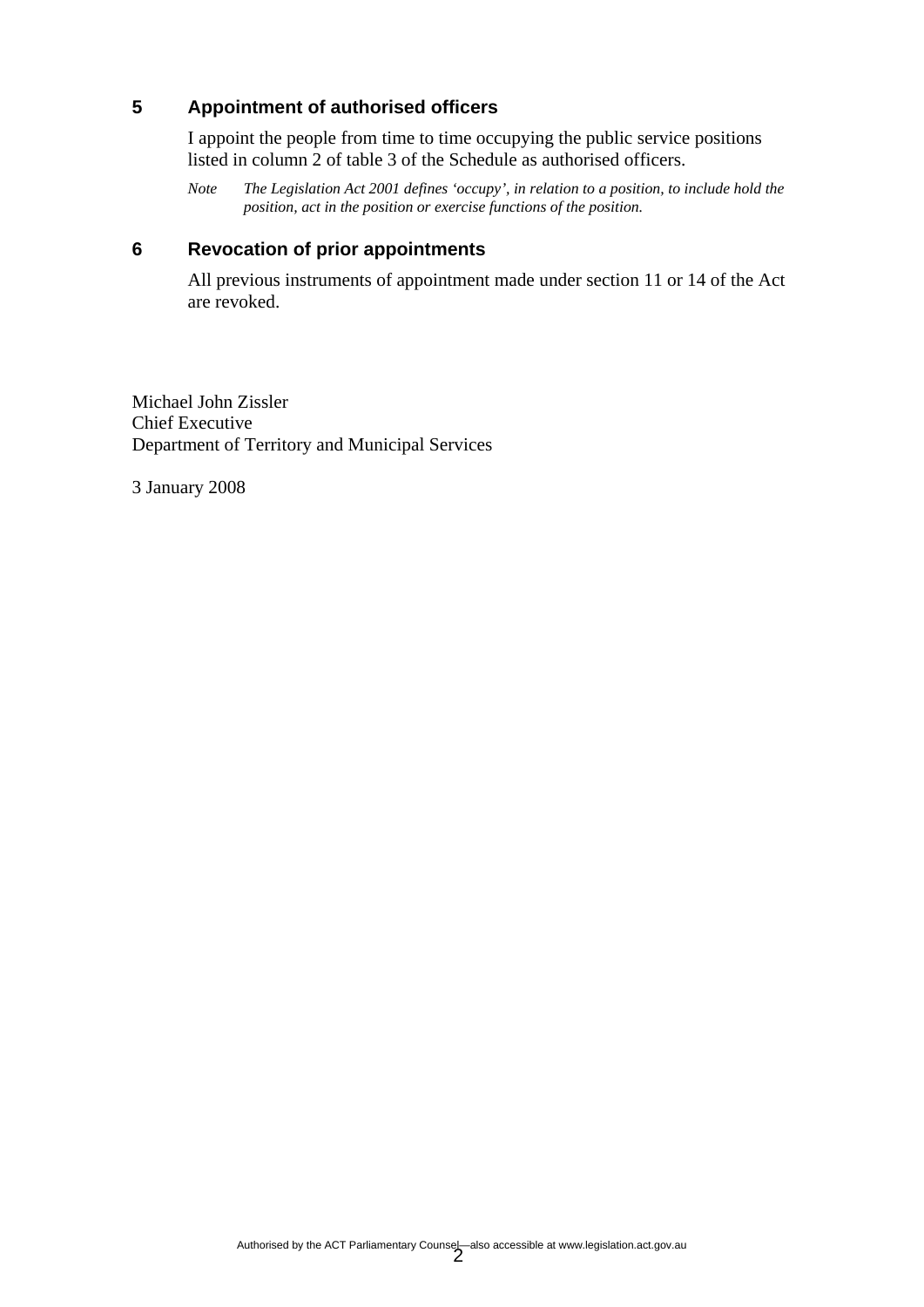### **Table 1 – Environment Protection Authority**

| Column 2               |
|------------------------|
| <b>Position number</b> |
| E00141                 |
|                        |

#### **Table 2 – Acting Environment Protection Authority**

| Column 1                                                     | Column 2               |
|--------------------------------------------------------------|------------------------|
| <b>Business Unit</b>                                         | <b>Position number</b> |
| <b>Environment Protection and Heritage, Executive P12308</b> |                        |

## **Table 3 – Authorised Officers**

| Column 1                       | Column <sub>2</sub>    | Column 1                      | <b>Column 2</b>        |
|--------------------------------|------------------------|-------------------------------|------------------------|
| <b>Business Unit</b>           | <b>Position number</b> | <b>Business Unit</b>          | <b>Position number</b> |
|                                |                        |                               |                        |
| <b>ENVIRONMENT PROTECTION</b>  |                        | <b>EP&amp;H - Environment</b> | P02638                 |
| <b>AND HERITAGE (EP&amp;H)</b> |                        | <b>Protection (cont'd)</b>    | P10691                 |
| <b>EP&amp;H - Executive</b>    | P15210                 |                               | P05167                 |
|                                | P12937                 |                               | P03861                 |
|                                | P10738                 |                               | P04677                 |
|                                | P00120                 |                               | P10789                 |
|                                |                        |                               | P05195                 |
| EP&H - Water                   | P11026                 |                               | P15666                 |
|                                | P15639                 |                               | P01659                 |
|                                | P15431                 |                               | P10791                 |
|                                | P11550                 |                               | P11702                 |
|                                | P15671                 |                               |                        |
|                                | P15667                 | <b>EP&amp;H - Heritage</b>    | P15321                 |
|                                | P10967                 |                               | P03858                 |
|                                | P13900                 |                               | P04296                 |
|                                | P16046                 |                               | P43072                 |
|                                | P10901                 |                               | P15687                 |
|                                | P09594                 |                               | P16005                 |
|                                |                        |                               | P16008                 |
| <b>EP&amp;H - Environment</b>  | P12950                 |                               | P45700                 |
| <b>Protection</b>              | P15701                 |                               | P16110                 |
|                                | P03606                 |                               | P13659                 |
|                                | P09915                 |                               | P15710                 |
|                                | P15231                 |                               | P13909                 |
|                                | P15047                 |                               | P16019                 |
|                                | P15209                 |                               | P13662                 |
|                                | P01926                 |                               | P15021                 |